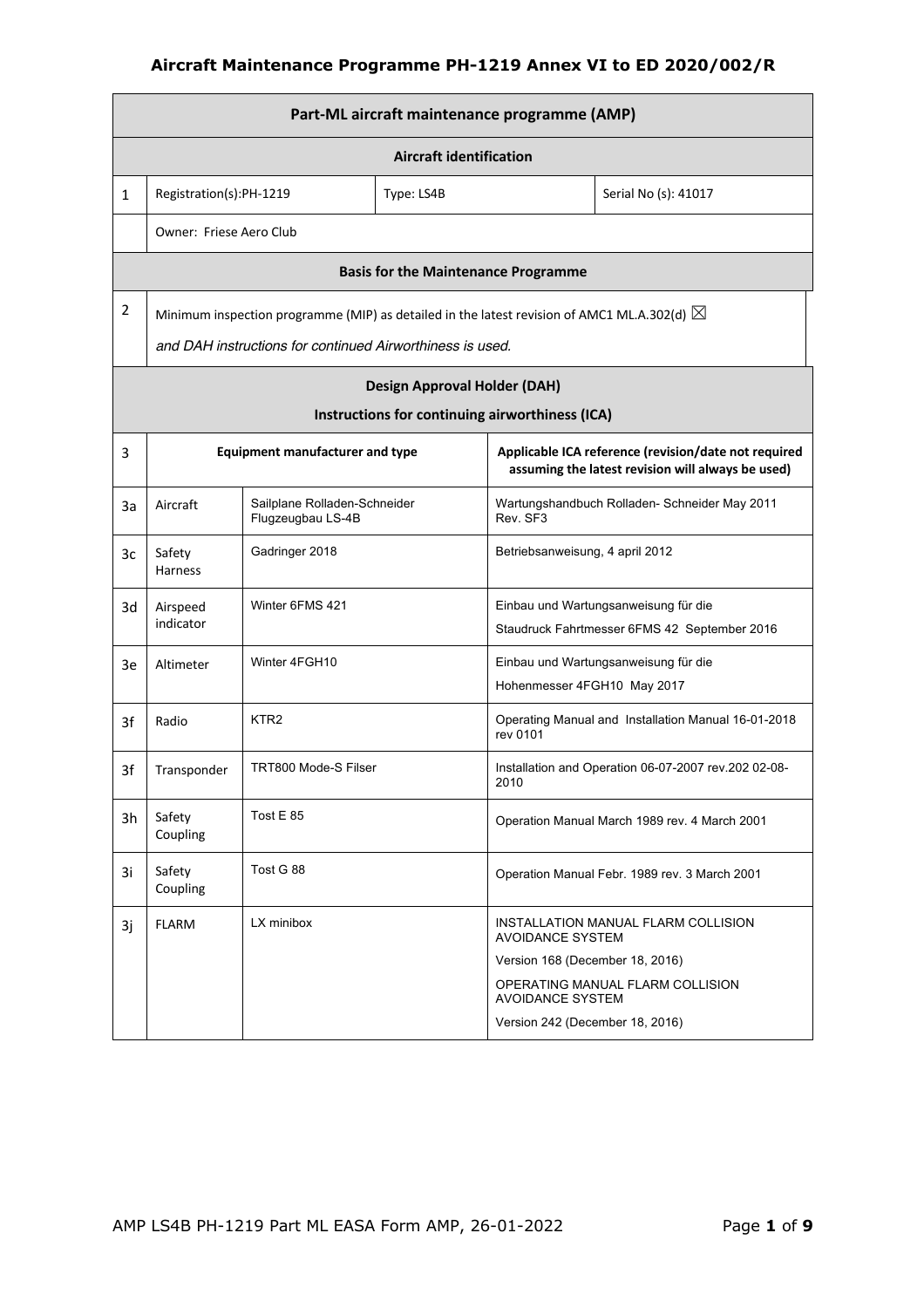|                | Additional maintenance requirements to the DAH' ICA or to the MIP (applicable to all AMPs)                                                                                                                                                                       |     |    |
|----------------|------------------------------------------------------------------------------------------------------------------------------------------------------------------------------------------------------------------------------------------------------------------|-----|----|
|                | Indicate if any of the following additional maintenance requirements are included in the<br>AMP (when replying 'YES', list the specific requirements in Appendix B)                                                                                              | Yes | No |
|                | Maintenance due to specific equipment and modifications                                                                                                                                                                                                          |     | No |
| 4              | Maintenance related to repairs                                                                                                                                                                                                                                   |     | No |
|                | Maintenance due to life-limited components (this should be only if the MIP is used. Otherwise,<br>this data is already part of the DAH's data used as a basis for the AMP.)                                                                                      | Yes |    |
|                | Maintenance due to Mandatory Continuing Airworthiness Information (airworthiness<br>limitations (ALIs), certification maintenance requirements (CMRs), specific requirements in the<br>(TCDS), etc.)                                                             | Yes |    |
|                | Maintenance recommendations, such as time between overhaul (TBO) intervals, issued<br>through service bulletins, service letters, and other non-mandatory service information                                                                                    | Yes |    |
|                | Maintenance due to repetitive ADs                                                                                                                                                                                                                                | Yes |    |
|                | Maintenance due to specific operational/airspace directives/requirements (altimeter,<br>compass, transponder, etc.)                                                                                                                                              |     | No |
|                | Maintenance due to the type of operation or to operational approvals                                                                                                                                                                                             |     | No |
|                | Other                                                                                                                                                                                                                                                            |     | No |
|                | Maintenance tasks alternative to the DAH's ICA (not less restrictive than the MIP)                                                                                                                                                                               |     |    |
| 5              | Indicate if there are any maintenance task alternative to the DAH's ICA (when 'YES', list the<br>specific alternative maintenance task in Appendix C)                                                                                                            |     | No |
|                | Pilot-owner maintenance (only for sailplanes not operated under Subpart-DEC)<br>Remark: pilot-owner maintenance is not allowed for aircraft operated by a commercial ATO/DTO                                                                                     |     |    |
|                | Does the Pilot-owner perform Pilot-owner maintenance (ref. ML.A.803)?                                                                                                                                                                                            | Yes |    |
| 6              | If yes, enter the name of the pilot-owner(s) authorised to perform such maintenance:                                                                                                                                                                             |     |    |
|                | Pilot-owner name: Friese Aero Club<br>Licence Number: see list of Pilot Owners                                                                                                                                                                                   |     |    |
|                | Signature:<br>Date: 26-01-2022                                                                                                                                                                                                                                   |     |    |
|                | NOTE: It is possible to refer to a list in the case of jointly owned aircraft.                                                                                                                                                                                   |     |    |
|                | Approval/declaration of the maintenance programme (select the appropriate option)                                                                                                                                                                                |     |    |
|                | $\boxtimes$<br>Declaration by the owner:                                                                                                                                                                                                                         |     |    |
| $\overline{7}$ | 'I hereby declare that this is the maintenance programme applicable to the aircraft referred to in block 1, and I<br>am fully responsible for its content and, in particular, for any alternative tasks to the DAH's data'<br>Signature/name/date:<br>26-01-2022 |     |    |
|                |                                                                                                                                                                                                                                                                  |     |    |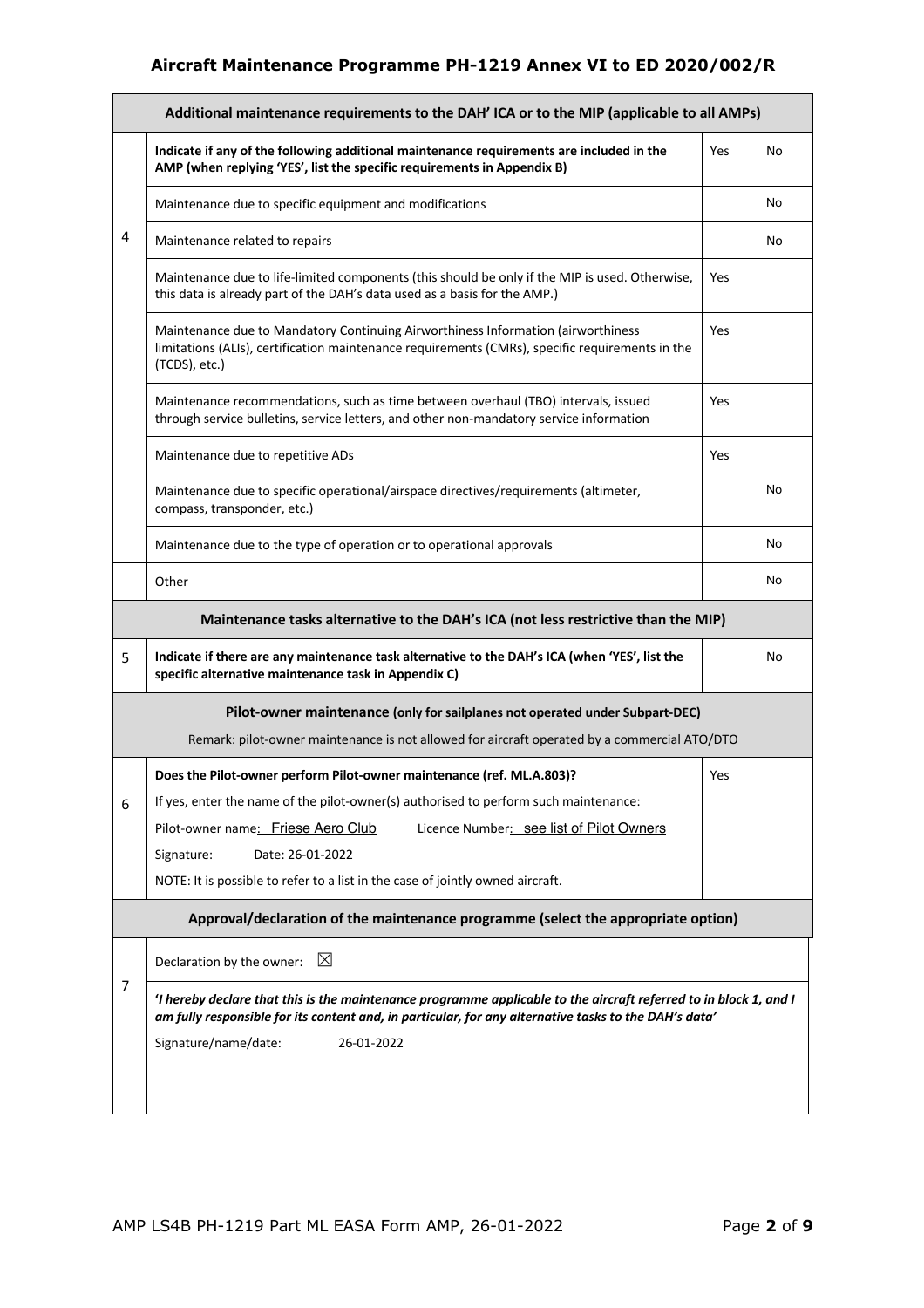|   |                                                                                                                          |                                          | <b>Certification statement</b> |                                                                                                                                                                               |  |  |
|---|--------------------------------------------------------------------------------------------------------------------------|------------------------------------------|--------------------------------|-------------------------------------------------------------------------------------------------------------------------------------------------------------------------------|--|--|
|   |                                                                                                                          |                                          |                                | 'I will ensure that the aircraft is maintained in accordance with this maintenance programme and that the<br>maintenance programme will be reviewed and updated as required.' |  |  |
| 8 | Signed by the person/organisation responsible for the continuing airworthiness of the aircraft according to<br>ML.A.201: |                                          |                                |                                                                                                                                                                               |  |  |
|   | Owner/operator: $\boxtimes$                                                                                              |                                          |                                |                                                                                                                                                                               |  |  |
|   |                                                                                                                          | Name of owner/operator: Friese Aero Club |                                |                                                                                                                                                                               |  |  |
|   | Address: Leeuwarden                                                                                                      |                                          |                                |                                                                                                                                                                               |  |  |
|   | Telephone +                                                                                                              |                                          |                                |                                                                                                                                                                               |  |  |
|   |                                                                                                                          | Email: www.friese aeroclub.nl/secretaris |                                |                                                                                                                                                                               |  |  |
|   | Name:                                                                                                                    | Signature                                | date:                          |                                                                                                                                                                               |  |  |
|   |                                                                                                                          |                                          |                                |                                                                                                                                                                               |  |  |
| 9 | Appendices attached:                                                                                                     |                                          |                                |                                                                                                                                                                               |  |  |
|   | — Appendix A                                                                                                             | YES $\boxtimes$                          | $NO \Box$                      | $=$ Minimum Inspection Program                                                                                                                                                |  |  |
|   | - Appendix B                                                                                                             | YES $\boxtimes$                          | $NO \Box$                      | = Maintenance Data                                                                                                                                                            |  |  |
|   | — Appendix C                                                                                                             | <b>YES</b>                               | NO $\boxtimes$                 | = Maintenance alternative to DAH                                                                                                                                              |  |  |
|   | — Appendix D                                                                                                             | <b>YES</b>                               | NO $\boxtimes$                 | table deleted                                                                                                                                                                 |  |  |

**Appendix A — Minimum inspection programme (MIP) (only applicable if a MIP different from the one described in AMC1 ML.A.302(d) is used — see Section 2 above)** 

*Annex* A *EASA MIP and DAH instructions for continued Airworthiness is used. See separate file.*

#### **Appendix B — Additional maintenance requirements (include only if necessary — see Section 4 above)**

*This appendix is supposed to include only the tasks which are included in the AMP, either at the recommended interval or at a different one.* 

*(All repetitive maintenance tasks not included here, or the interval differences should be kept by the CAMO/CAO (when contracted) in their files with their corresponding justifications. Appendix D may optionally be used.* 

*Nevertheless, the owner/CAMO/CAO is responsible for taking into account all instructions, even if they are not adopted and listed here. The person performing the AR, if reviewing the AMP, is not responsible for the completeness of this appendix, but may do some sampling as part of the investigations and the findings discovered during the physical review).*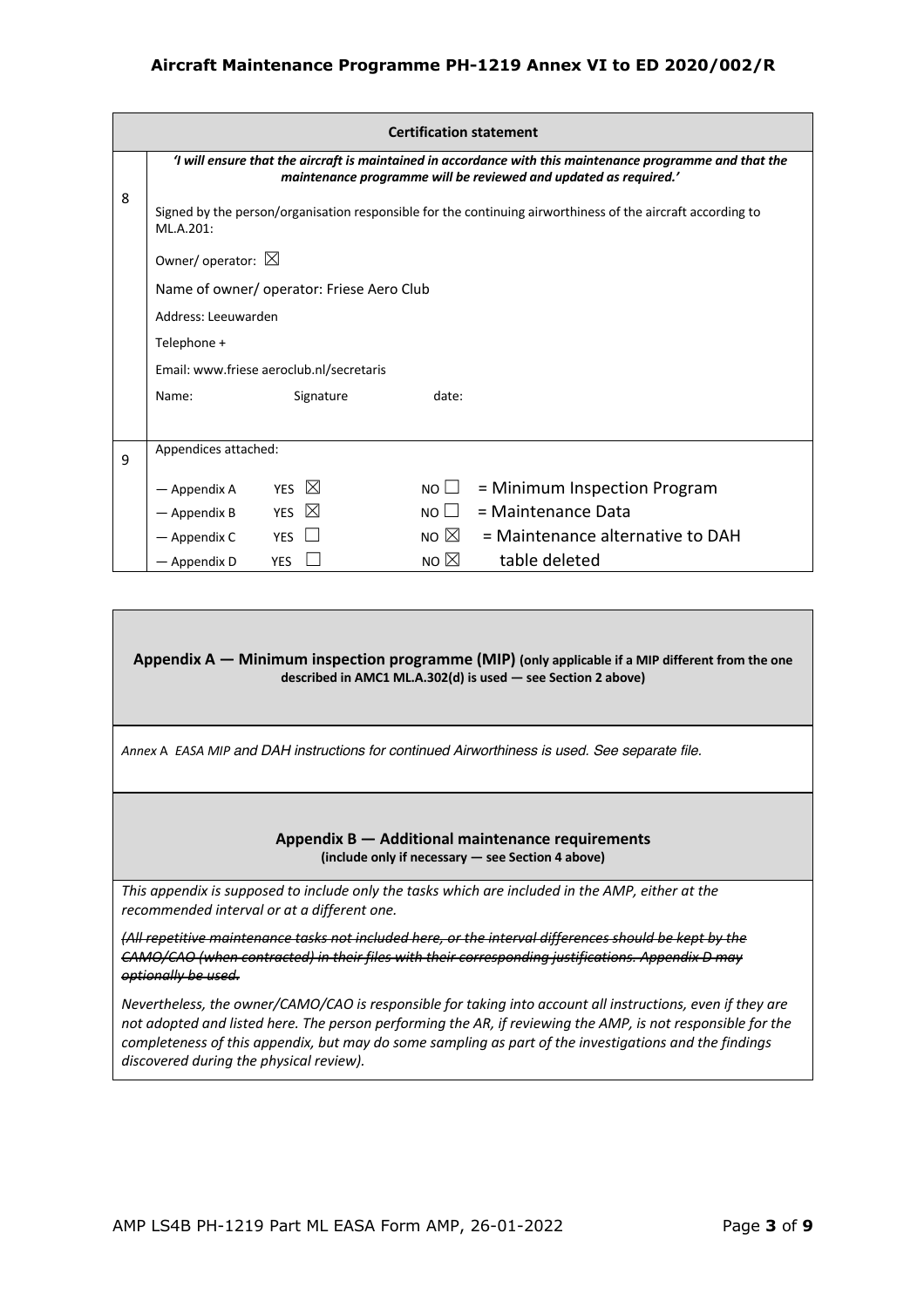| <b>Task Description</b>                                                                                                                                                       |                                                                                                                                                                                                              | <b>References</b> |                                                                               |        | Interval (tick box if the<br>selected interval differs<br>from that required in the<br>referenced document) |
|-------------------------------------------------------------------------------------------------------------------------------------------------------------------------------|--------------------------------------------------------------------------------------------------------------------------------------------------------------------------------------------------------------|-------------------|-------------------------------------------------------------------------------|--------|-------------------------------------------------------------------------------------------------------------|
| Maintenance due to specific equipment and modifications                                                                                                                       |                                                                                                                                                                                                              |                   |                                                                               |        |                                                                                                             |
| Leaktest+ operational check<br>Altimeter                                                                                                                                      |                                                                                                                                                                                                              |                   | Einbau und Wartungsanweisung<br>Winter, May 2017<br>Winter leaktest, TN 3/81  |        | Operational check annually<br>Leak test every 24 months                                                     |
| Leaktest+ operational check<br>Airspeed indicator                                                                                                                             |                                                                                                                                                                                                              |                   | Einbau und Wartungsanweisung<br>Winter, Sept 2016<br>Winter leaktest, TN 3/81 |        | Operational check annually<br>Leak test every 24 months                                                     |
| <b>Transceiver KTR2</b>                                                                                                                                                       |                                                                                                                                                                                                              |                   | Airplus Operation and installation<br>manual rev 0101 16-01-2018              |        | Operational check of installation,<br>Transceiver = maintenance free                                        |
| Transponder TRT800                                                                                                                                                            |                                                                                                                                                                                                              | 202 02-08-2010    | Operation and installation manual rev.                                        |        | Operational check of installation,<br>Transceiver = maintenance free                                        |
| Maintenance due to repairs, NOT APPLICABLE                                                                                                                                    |                                                                                                                                                                                                              |                   |                                                                               |        |                                                                                                             |
| Maintenance due to life-limited components (This should be only if the MIP is used. Otherwise, this data is already part<br>of the DAH's data used as the basis for the AMP.) |                                                                                                                                                                                                              |                   |                                                                               |        |                                                                                                             |
| Safety belt Gadringer                                                                                                                                                         |                                                                                                                                                                                                              | 2012              | Bagu/Schugu Betriebsanweisung 4-4-                                            |        | 12 years (14-02-2030)                                                                                       |
| Maintenance due to Mandatory Continuing Airworthiness Instructions (ALIs, CMRs, specific requirements in the TCDS,<br>etc.)                                                   |                                                                                                                                                                                                              |                   |                                                                               |        |                                                                                                             |
| Maintenance recommendations, such as TBO intervals, issued through service bulletins, service letters, and other non-<br>mandatory service information                        |                                                                                                                                                                                                              |                   |                                                                               |        |                                                                                                             |
| <b>FLARM Anti Collision</b>                                                                                                                                                   |                                                                                                                                                                                                              |                   | LX Minibox FLARM manual                                                       |        | Annual software update                                                                                      |
| <b>Maintenance due to repetitive ADs</b>                                                                                                                                      |                                                                                                                                                                                                              |                   |                                                                               |        |                                                                                                             |
| <b>Tost Coupling</b>                                                                                                                                                          |                                                                                                                                                                                                              | LTA-1989-018/3    |                                                                               |        | Annual operational check and<br>cleaning, TBO 2000 cycles                                                   |
| Airbrake control grip handle inspection                                                                                                                                       |                                                                                                                                                                                                              | SB101-25          |                                                                               | Annual |                                                                                                             |
| Maintenance due to specific operational/airspace directives/requirements, NOT APPLICABLE                                                                                      |                                                                                                                                                                                                              |                   |                                                                               |        |                                                                                                             |
| Maintenance due to the type of operation or operational approvals, NOT APPLICABLE                                                                                             |                                                                                                                                                                                                              |                   |                                                                               |        |                                                                                                             |
| Appendix C - Maintenance tasks alternative to the DAH's ICA (not less restrictive than the MIP)                                                                               |                                                                                                                                                                                                              |                   | (include only if necessary - see Sections 5 above)                            |        |                                                                                                             |
| <b>Task Description</b><br>Recommended<br>interval                                                                                                                            |                                                                                                                                                                                                              |                   | Alternative inspection/task (if<br>adopted with deviations)                   |        | Amended interval (if<br>adopted with deviations)                                                            |
| When the DAH's ICA are used as the basis for the AMP, this appendix is used to include the tasks alternative to the DAH's<br>ICA, which are included in the AMP.              |                                                                                                                                                                                                              |                   |                                                                               |        |                                                                                                             |
|                                                                                                                                                                               | (When a CAMO/CAO is contracted, all elements justifying the deviations from the DAH's ICA should be kept by the<br>CAMO/CAO and the organisation should provide a copy of these justifications to the owner) |                   |                                                                               |        |                                                                                                             |
| <b>NOT APPLICABLE</b>                                                                                                                                                         |                                                                                                                                                                                                              |                   |                                                                               |        |                                                                                                             |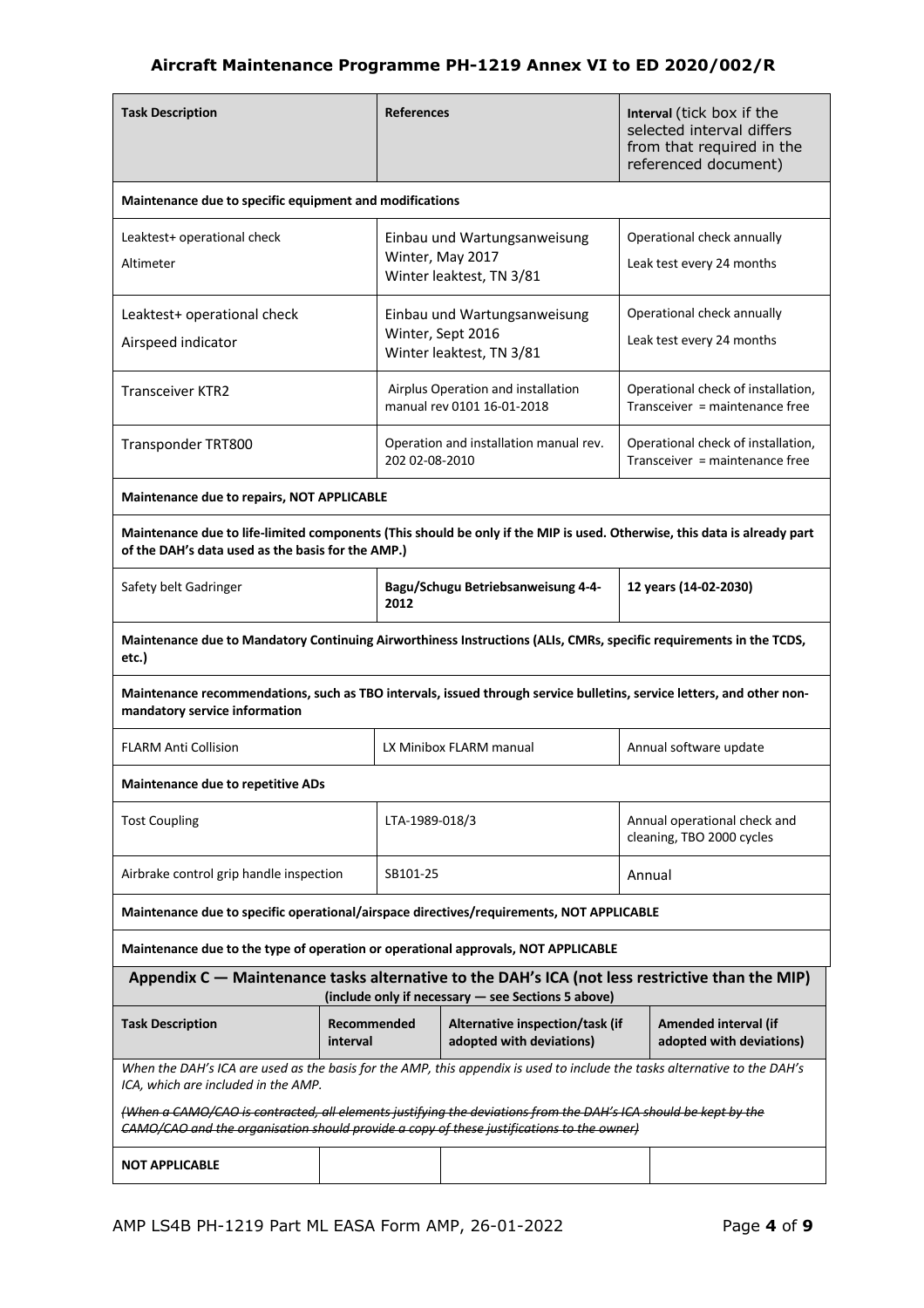| <b>Algemeen</b>            |                                                                                                                                                                                                                                                                                                                                                                                                                                   | <b>Check</b> |
|----------------------------|-----------------------------------------------------------------------------------------------------------------------------------------------------------------------------------------------------------------------------------------------------------------------------------------------------------------------------------------------------------------------------------------------------------------------------------|--------------|
| 1.Algemeen -alle<br>taken: | Het luchtvaartuig moet schoon zijn voor de inspectie. Inspecteer op<br>deugdelijkheid, schade, slijtage, ongeschondenheid, of afvoergaten /<br>ontluchtingsgaten vrij zijn, op tekenen van oververhitting, lekken,<br>scheuren, netheid en toestand, naar gelang van de specifieke taak. Bij het<br>controleren van kunststof, controleren op tekenen van aantasting- of<br>drukschade die kunnen wijzen op onderliggende schade. |              |
| 2.Smering /<br>onderhoud   | Smeer en vul vloeistoffen bij in overeenstemming met de voorschriften<br>van de fabrikant.                                                                                                                                                                                                                                                                                                                                        | n.v.t.       |
| 3. Markeringen             | Controleer of de registraties op de romp en de vleugel correct zijn.<br>Controleer, indien van toepassing, of een vrijstelling voor alternatieve<br>weergave is goedgekeurd, of de identificatieplaatje voor in een NAA<br>geregistreerd luchtvaartuig aanwezig is, en of andere<br>identificatiemarkeringen op de romp in overeenstemming zijn met de<br>plaatselijke (nationale) voorschriften.                                 |              |
| 4.Wegen                    | Beoordeel of het weegrapport klopt met de inventarislijst en weeg het<br>vliegtuig na een reparatie of wijziging.                                                                                                                                                                                                                                                                                                                 |              |
| 15. Defecten               | Controleer of klachten en defecten in het vliegtuiglogboek juist zijn<br>afgehandeld.                                                                                                                                                                                                                                                                                                                                             |              |

## **Vliegtuigromp**

| 1.Laklaag en<br>gelcoat       | Inspecteer de buitenkant en de romp, de gelcoat, stoffen bekleding of<br>metalen huid, en het lakwerk.                                                                                                             |  |
|-------------------------------|--------------------------------------------------------------------------------------------------------------------------------------------------------------------------------------------------------------------|--|
|                               | 2. Rompconstructie Controleer spanten, bekistingen, buisconstructie, huid en bevestigingen.<br>Controleer op tekenen van corrosie op het buizenframe.                                                              |  |
| 3. Neus vliegtuig             | Controleer op sporen van een impact met de grond of objecten.                                                                                                                                                      |  |
|                               | 4. Ontkoppelhaken Inspecteer de neus- en zwaartepuntshaak, de kabel en de<br>ontkoppelingsknop. Controleer de operationele levensduur. Voer een<br>operationele test uit. Bij een tweezitter zowel voor als achter |  |
| 5. Pitot/ventilator           | Controleer de uitlijning van de pitot-opening, controleer de werking van<br>de ventilator.                                                                                                                         |  |
| 6. Pitot/statisch-<br>systeem | Inspecteer pitot openingen/buizen, de statische openingen, en alle<br>slangen (indien toegankelijk) op veiligheid, schade, reinheid en conditie.<br>Tap al het water uit de condensafvoeren af.                    |  |
| 7. Afvoerbuizen               | Controleer alle verbindingskabels en verbindingen. Controleer of alle<br>openingen en afvoeren vrij zijn van vuil.                                                                                                 |  |

## **Cockpit**

| 1.Schoon en losse<br>voorwerpen        | Controleer onder de zitting(en) op vuil en vreemde voorwerpen.                                                                                                                                                                                                          |  |
|----------------------------------------|-------------------------------------------------------------------------------------------------------------------------------------------------------------------------------------------------------------------------------------------------------------------------|--|
| 2.Kap,<br>vergrendeling en<br>afwerpen | Controleer de kap, het frame en het plexiglas op scheuren,<br>onaanvaardbare vervorming en verkleuring. Controleer de werking van<br>alle vergrendelingen. Voer een operationele test uit van het<br>afwerpsysteem van de kap. Bij tweezitters zowel voor als achter.   |  |
| 3.Zitting en<br>cockpitbodem           | Inspecteer de zitplaats(en). Controleer of alle losse kussens correct zijn<br>geïnstalleerd en, in voorkomend geval, of de kussens van energie-<br>absorberend schuim correct zijn aangebracht. Controleer of alle<br>stoelverstellers goed passen en vergrendeld zijn. |  |
| 4.Riemen                               | Inspecteer alle riemen op conditie en slijtage van alle sluitingen, riemen<br>en bevestigingen. Controleer de werking van de ontgrendeling en de<br>afstellingen.                                                                                                       |  |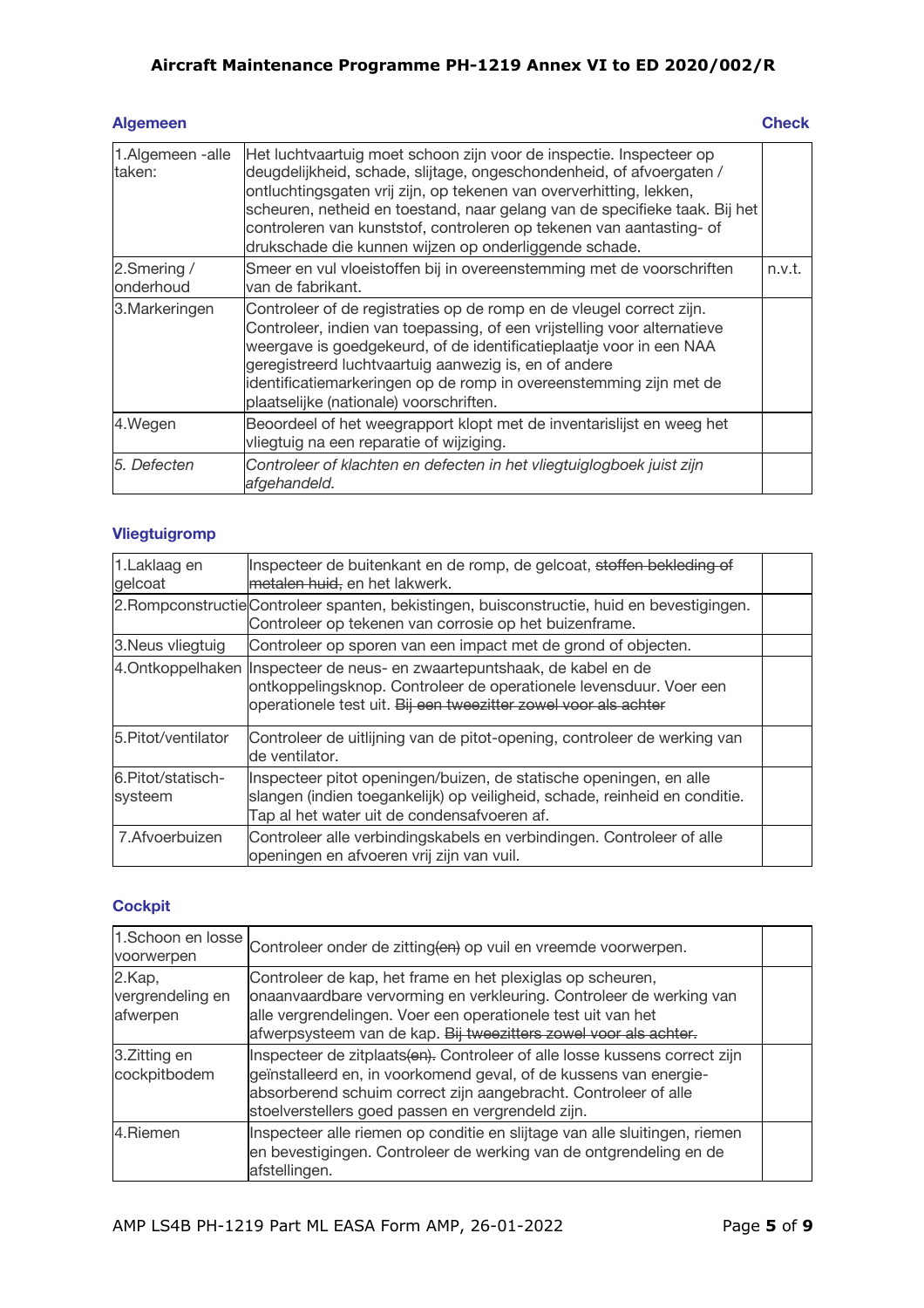| 5.Voetpedalen                                  | Controleer het voetpedaal en de afstelling. De controleer kabels op<br>slijtage en beschadiging.                                                                                                                                                                                                                                                                                                                                                                                                                     |        |
|------------------------------------------------|----------------------------------------------------------------------------------------------------------------------------------------------------------------------------------------------------------------------------------------------------------------------------------------------------------------------------------------------------------------------------------------------------------------------------------------------------------------------------------------------------------------------|--------|
| 6. Instrumenten-<br>paneel                     | Inspecteer het instrumentenpaneel en alle instrumenten/apparatuur.<br>Controleer of de aflezingen van de instrumenten overeenstemmen met de<br>omgevingsomstandigheden. Controleer de markering van alle<br>schakelaars, stroomonderbrekers en zekeringen. Controleer de werking<br>van alle geïnstalleerde apparatuur, zo mogelijk in overeenstemming met<br>de instructies van de fabrikant. Controleer de markeringen van de<br>instrumenten in overeenstemming met het vlieghandboek van het<br>vliegtuig (AFM). |        |
| 7. Zuurstof-<br>systeem indien<br>aanwezig     | Inspecteer het zuurstofsysteem (indien aanwezig). Controleer de<br>vervaldatum van de hydrostatische test van de fles in overeenstemming<br>met de aanbevelingen van de fabrikant. Zorg ervoor dat de<br>zuurstofinstallatie wordt geregistreerd volgens de inventarislijst van het<br>gewicht en zwaartepuntrapport. LET OP: NEEM ALLE<br>VEILIGHEIDSMAATREGELEN IN ACHT.                                                                                                                                           | n.v.t. |
| 8. Kleurcodering<br>van bedienings-<br>organen | Zorg ervoor dat de bedieningsorganen de juiste kleur hebben in<br>overeenstemming met het vlieghandboek en in goede staat verkeren.                                                                                                                                                                                                                                                                                                                                                                                  |        |
| 9 Opschriften                                  | Controleer of de opschriften correct en leesbaar zijn, en de staat van het<br>luchtvaartuig correct weergeven in overeenstemming met het<br>vlieghandboek.                                                                                                                                                                                                                                                                                                                                                           |        |

## **Landingsgestel**

| 1. Neuswiel                                | Controleer op sporen van harde landingen. Controleer slijtage.<br>Inspecteer wiel, band en wielkast. Controleer de bandenspanning.                                                                                                                                                                                                                                                                                                                                                                                                                                                                                                                                                                                  | n.v.t |
|--------------------------------------------|---------------------------------------------------------------------------------------------------------------------------------------------------------------------------------------------------------------------------------------------------------------------------------------------------------------------------------------------------------------------------------------------------------------------------------------------------------------------------------------------------------------------------------------------------------------------------------------------------------------------------------------------------------------------------------------------------------------------|-------|
| 2. Hoofdwiel en<br>remsysteem              | Controleren op lekdichtheid van de hydraulische afdichtingen en lekken<br>in de leidingen. <del>Controleer de levensduur van hydraulische slangen en</del><br>onderdelen, indien gespecificeerd door de fabrikant. Verwijder de<br>remtrommels en controleer de slijtage van de remvoering. Controleer<br>slijtage van remschijven en remtrommels. Plaats de trommel terug.<br>Controleer de remafstelling.<br>LET OP: REMSTOF KAN ASBEST BEVATTEN.<br>Controleer de werking van de rem. <del>Controleer het peil van de</del><br>remvloeistof en vul indien nodig bij Controleer de bandenspanning.<br>LET OP: CONTROLEER HET TYPE REMVLOEISTOF DAT WORDT<br>GEBRUIKT EN NEEM DE VEILIGHEIDSVOORSCHRIFTEN IN ACHT. |       |
| 3. Wielophanging                           | Controleer veren, elastieken, schokdempers en bevestigingen.<br>Controleer op tekenen van beschadiging. Onderhoud de veerpoot,<br>indien van toepassing.                                                                                                                                                                                                                                                                                                                                                                                                                                                                                                                                                            |       |
| 4. Onderstel<br>intreksysteem en<br>deuren | Controleer het intrekmechanisme en de bedieningsorganen, het<br>waarschuwingssysteem (indien aanwezig), de gasveren, de deuren en<br>de koppelingen/veren, het overcenter/vergrendelingsmechanisme. Test<br>of het wiel goed in en uit gaat. Voorspanning LG knikarm controleren 12<br>– 15 kg                                                                                                                                                                                                                                                                                                                                                                                                                      |       |
| 5. Staartslof / wiel                       | Controleer op sporen van harde landingen. Controleer slijtage.<br>Inspecteer het wiel, de band en de wielkast. Controleer de hechting van<br>een gelijmde staartslof (indien aanwezig) Controleer de bandenspanning.<br>Controleer de bandenspanning. (hoofdwiel 2,5–3 bar en kleine staartwiel<br>3 bar)                                                                                                                                                                                                                                                                                                                                                                                                           |       |
| 6. Wielrem                                 | Controleer de bedieningsstangen/kabels van de wielrem. Indien<br>gecombineerd met de remkleppen, controleer of de stangen en kabels<br>in de juiste verhouding staan. Controleer de werking van de parkeerrem,<br>indien aanwezig.                                                                                                                                                                                                                                                                                                                                                                                                                                                                                  |       |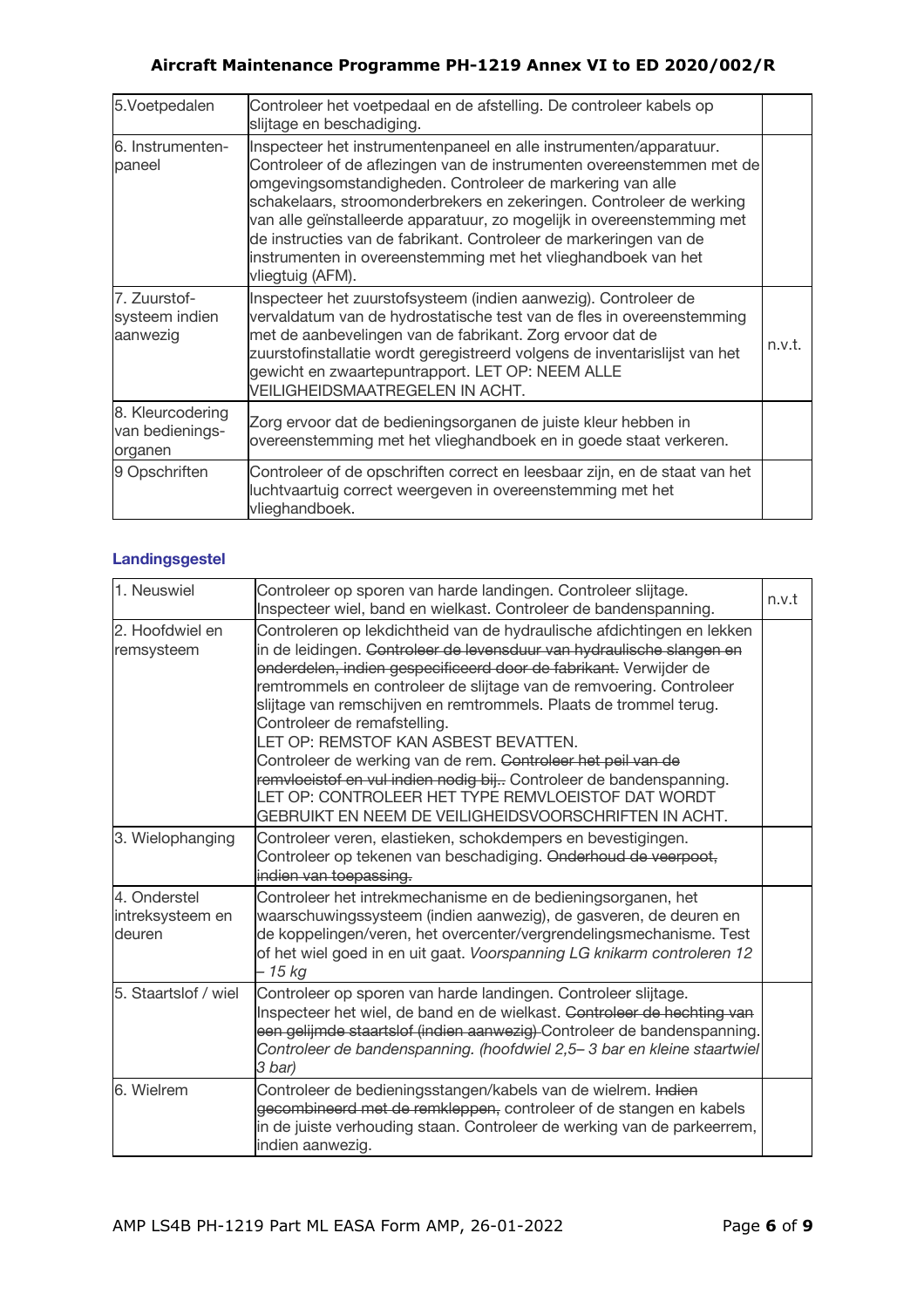## **Vleugels**

| 1. Midden-<br>gedeelte                    | Inspecteer het middendeel van de vleugel, inclusief de vleugelhuid, op<br>scheuren, krassen, beschadiging en toestand.                                                                                                                                                                                                                                                                                                                              |        |
|-------------------------------------------|-----------------------------------------------------------------------------------------------------------------------------------------------------------------------------------------------------------------------------------------------------------------------------------------------------------------------------------------------------------------------------------------------------------------------------------------------------|--------|
| 2. Vleugel-<br>bevestiging                | Inspecteer de structurele aanhechtingen van de vleugel. Controleer op<br>schade, slijtage en deugdelijkheid. Controleer op schade aan de<br>bevestiging. Controleer de toestand van de vleugelbevestigingspennen en<br>de vleugelbouten.                                                                                                                                                                                                            |        |
| 3. Winglet /                              | Inspecteer de structurele bevestigingen van de winglet en de<br>vleugelverlenging vleugelbevestigingen. Controleer op schade, slijtage en deugdelijkheid.                                                                                                                                                                                                                                                                                           | n.v.t. |
| 4. Rolroeren                              | Controleer de stangen/kabels van de rolroeren. Controleer of de stangen<br>goed zijn bevestigd en verbinding maken.<br>Controleer de aansluitende bedieningsorganen op deugdelijkheid,<br>beschadiging, speling en goede bevestiging.<br>Speling binnen en buitenkant rolroer tenminste 1,5 mm                                                                                                                                                      |        |
| 5. Remkleppen                             | Controleer de bedieningsstangen/kabels van de remkleppen. Controleer de<br>vergrendeling (indien gemonteerd). Controleer de bedieningsorganen op<br>deugdelijkheid, beschadiging, speling en goede bevestiging. Controleer de<br>vergrendeling van de remkleppen op juiste afstelling en de werking van de<br>remkleplock. Corrosie remklephefboom lagers controleren op corrosie en<br>smeren met dikke olie (TM 4042)                             |        |
| 6. Vleugels,<br>steunen en<br>draden      | Inspecteer de steunen op beschadiging en inwendige corrosie. Controleer<br>de steunen inwendig om de 3 jaar of volgens de instructies van de fabrikant.                                                                                                                                                                                                                                                                                             | n.v.t. |
| 7. Vleugels,<br>inclusief de<br>onderkant | Controleer de buiten- en binnenzijde van het vliegtuig, voor zover mogelijk.<br>registratie aan de Controleer de gelcoat, de linnen bekleding of metalen huid.                                                                                                                                                                                                                                                                                      |        |
| 8. Flaperons                              | Inspecteer de rolroer- en de flaperons, de scharnieren, de<br>bedieningsverbindingen, de tapes en de afdichtingen. Controleer of de<br>afdichtingen geen belemmering vormen voor de volledige bewegingsvrijheid.                                                                                                                                                                                                                                    | n.v.t. |
| 9. Kleppen /<br>Spoilers                  | Inspecteer de bedieningsstangen van de kleppen/spoilers, de sluitveren en<br>de ophanging van de kleppen, zoals gemonteerd.                                                                                                                                                                                                                                                                                                                         |        |
| 10. Flaps                                 | Controleer het flapsysteem en de bediening.                                                                                                                                                                                                                                                                                                                                                                                                         | n.v.t. |
| 11. Roeruitslag<br>en speling             | Controleer uitslag en speling, en noteer ze op werkbladen. Controleer en<br>noteer de uitslag van de roeren en de kabelspanningen, indien<br>gespecificeerd, en controleer de speling.<br>Roeruitslagen bepalen<br>Meten van roeruitslagen:                                                                                                                                                                                                         |        |
|                                           | $\uparrow$<br>$65mm \pm 5mm$<br>Rolroeren<br>40 mm $\pm$ 3mm<br>↑<br>364 mm $\pm$ 5mm $\downarrow$<br>Hoogteroer<br>$245$ mm $\pm$ 5mm<br>Richtingsroer<br>$150$ mm $\pm$ 10mm $\leftarrow$ 150 mm $\pm$ 10 mm<br>$\rightarrow$<br>Remkleppen: links:<br>rechts<br>cm Minimaal 14,7 cm<br>cm<br>Meten van speling op de roeren:<br>Rolroeren max. 2,9 mm / Hoogteroer max. 3,2 mm / Richtingsroer<br>max. 4,4 mm                                    |        |
| 12. Vleugel-<br>trillingfrequentie        | Vergelijk het trillingsgetal van de vleugel met eerdere metingen. (130<br>cycles/min)                                                                                                                                                                                                                                                                                                                                                               |        |
| 13. Remkleppen                            | Controleer de remkleppen op roest. Controleer de lagers van de remkleppen<br>op corrosie en mogelijke blokkerende delen onder belasting: Trek met een<br>kracht van ongeveer 25 kg aan het bovenste uiteinde van elke remklep in de<br>vliegrichting, duw tegelijkertijd in zonder het bovenste onderdeel te<br>verdraaien (niet tegenhouden bij de cockpithendel!).<br>Indien onder belasting blokkering van de remklep optreedt, moeten de lagers |        |
|                                           | van de betreffende remklep worden vervangen.                                                                                                                                                                                                                                                                                                                                                                                                        |        |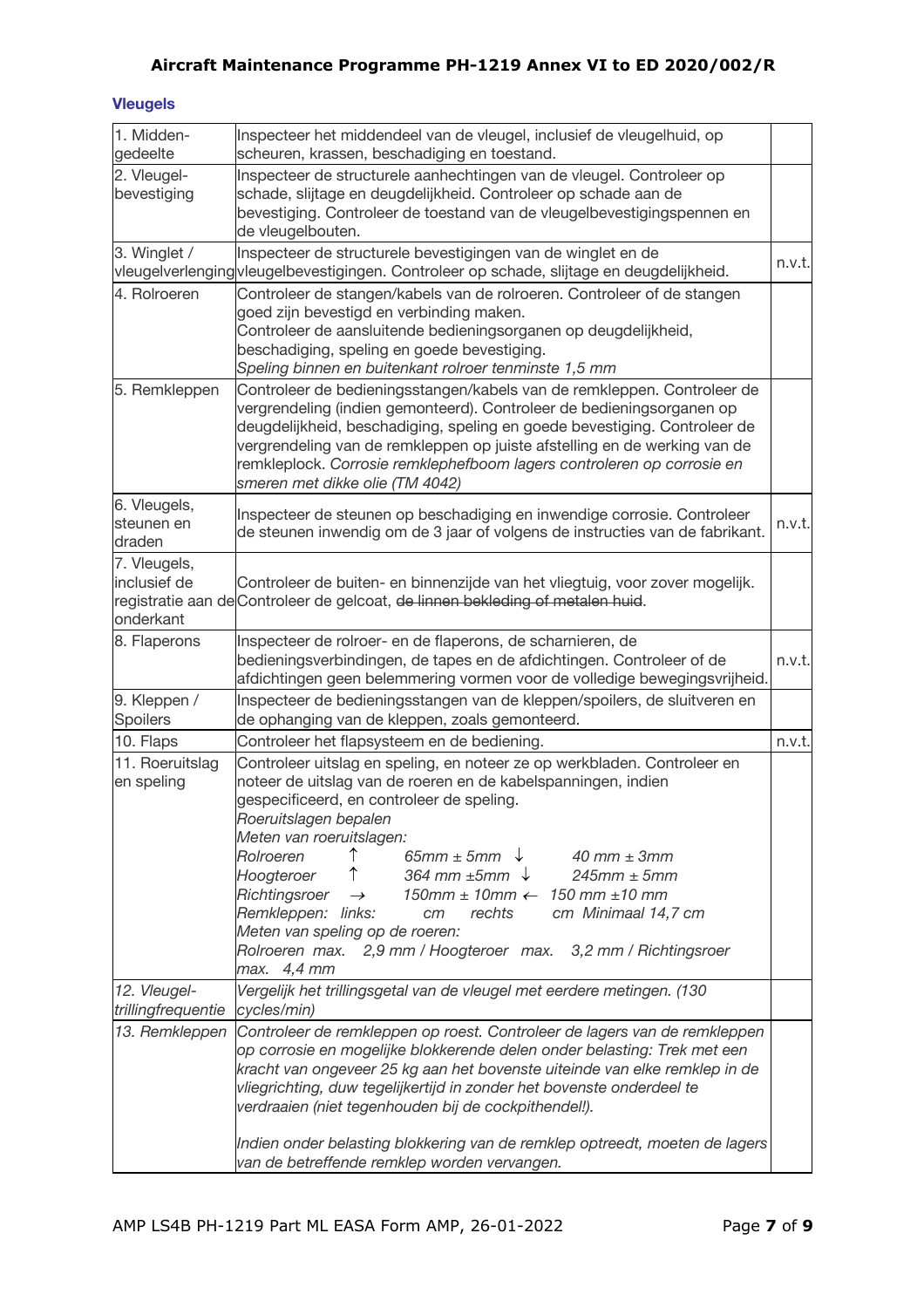|           | Controleer de remklepdemper aan de buitenkant van de remklep op goede<br>werking van de demper en vetvrije wrijvingsblokken.                      |  |
|-----------|---------------------------------------------------------------------------------------------------------------------------------------------------|--|
| 14.Smeren | Vet nooit de lagers die worden gebruikt in het hoogteroer, het<br>rolroersysteem, het remklepsysteem en de aandrijving van het<br>landingsgestel. |  |

## **Stabilo, richtingsroer en hoogteroer**

| 1. Stabilo en<br>hoogteroer    | Controleer het stabilo en de bevestigingen, automatische en niet-<br>automatische aansluitingen, terwijl het stabilo is gedemonteerd. Controleer de<br>gelcoat, linnen bekleding of metalen huid.                      |  |
|--------------------------------|------------------------------------------------------------------------------------------------------------------------------------------------------------------------------------------------------------------------|--|
| 2. Richtings-<br>roer          | Controleer het roer, de scharnieren, de bevestiging en de balansgewichten.                                                                                                                                             |  |
| 3. Richtings-<br>roerbesturing | Controleer de stuurstangen of richtingsroerkabels. Controleer of de<br>stuurstangen/kabels goed vastzitten. Besteed bijzondere aandacht aan<br>slijtage en deugdelijkheid van de richtingsroerkabels in de "S"-buizen. |  |
| 4. Hoogteroer-<br>besturing    | Controleer de bedieningsstangen/kabels van het hoogteroer. Controleer of de<br>stuurstangen goed vastzitten. Inspecteer automatische aansluitingen.                                                                    |  |
| 5. Trim                        | Controleer de bedieningsstangen/kabels van de trim. Controleer de<br>aansluiting. Controleer de trimindicator op juiste afstelling en werking.                                                                         |  |
| 6. Uitslag en<br>speling       | Controleer de uitslagen van het hoogteroer en het richtingsroer en de speling<br>op de kabels, noteer dat en controleer de speling.                                                                                    |  |

### **Instrumenten**

| 1. Elektrische<br>installatie en<br>zekeringen | Controleer alle elektrische bedrading op beschadigingen. Controleer op<br>tekenen van oververhitting en slechte verbindingen. Controleer of<br>zekeringen/schakelaars in goede staat zijn en de juiste waarde hebben.                                                  |  |
|------------------------------------------------|------------------------------------------------------------------------------------------------------------------------------------------------------------------------------------------------------------------------------------------------------------------------|--|
| 2. Accu-<br>beveiliging                        | Controleer de bevestiging van de batterij op deugdelijkheid en werking van de<br>klem. Controleer op sporen van elektrolytvervuiling en corrosie. Controleer of<br>de accu de juiste hoofdzekering heeft. Het wordt aanbevolen om de batterij<br>capaciteit te testen. |  |
| 3. Radio-<br>installatie en<br>opschriften     | Controleer de radio-installatie, de microfoons, de luidsprekers en de<br>intercom, indien aanwezig. Controleer of er een opschrift met de<br>vliegtuigregistratie is geïnstalleerd. Voer een operationele test uit. Noteer het<br>type radio.                          |  |
| 4. Snelheids-<br>meter                         | Voer een statische pitot-lektest en een functionele controle van de<br>snelheidsmeter uit. In geval van aanwijzingen van storingen, een<br>kalibratiecontrole van de snelheidsmeter uitvoeren.                                                                         |  |
|                                                | 5. Hoogtemeter  Controleer de barometrische subschaal aan de hand van de QNH-stand van<br>de hoogtemeter.                                                                                                                                                              |  |
| systeem                                        | 6. Pitot-statisch Controleer het pitot statische systeem op lekkagen, controleer de slangen op<br>hun toestand en controleer de werking.                                                                                                                               |  |
| 7. Transponder                                 | Doe een operationele test.                                                                                                                                                                                                                                             |  |
| 8. FLARM                                       | Jaarlijkse software update                                                                                                                                                                                                                                             |  |